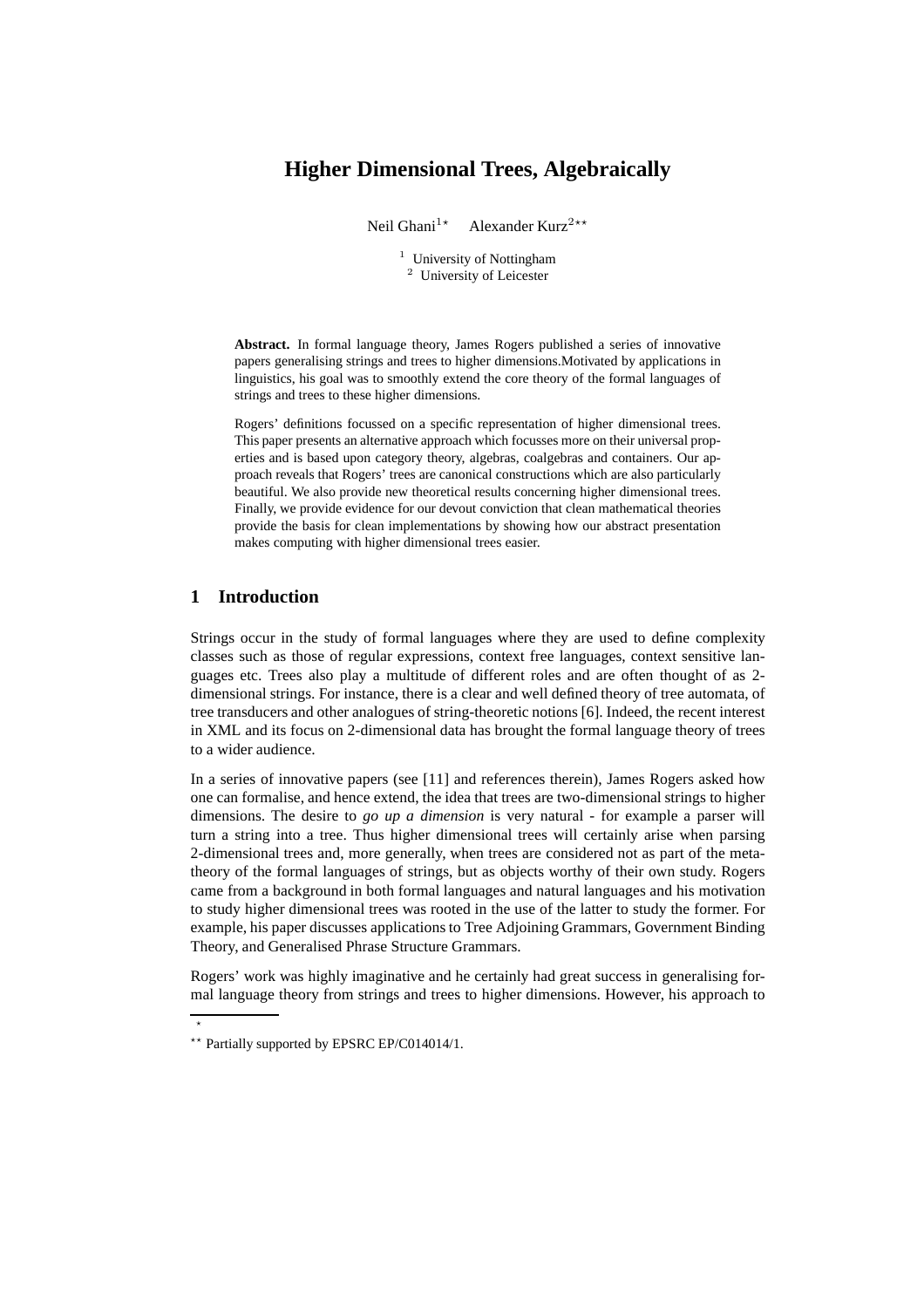higher dimensional trees is very concrete and this makes his work notationally more cumbersome than one might prefer. For example, Rogers defines a tree as a *tree domain*, ie a set of paths satisfying the left-sibling and ancestor properties. Similarly, he defines higher dimensional trees to be sets of higher dimensional paths satisfying higher dimensional versions of the ancestor and left-sibling properties. These conditions are notationally quite cumbersome at the two dimensional level and this complexity is magnified at higher dimensions. This has practical consequences as it is our belief that clean mathematical foundations are required for clean implementations of both higher dimensional trees as data structures and the algorithms which manipulate them. In particular, implementing higher dimensional trees as higher dimensional tree domains involves the (potential) requirement to regularly verify that algorithms preserve the well-formedness condition of the set of higher dimensional paths in a higher dimensional tree domain.

We provide a more abstract treatment of higher dimensional trees where the fundamental concept is not the path structure of tree domains but rather the notion of fixed point and initial algebra. When viewed through this categorical prism, Rogers' definitions and constructions become very succinct and elegant. This is a tribute to both the sophistication of category theory in capturing high level structure and also to Rogers' insight in recognising these structures as being of fundamental mathematical and computational interest. The overall contributions of this paper are thus as follows:

- **–** We provide a categorical reformulation of the definition of Rogers higher dimensional trees. Remarkably, the central construction in our reformulation is the hitherto unused quadrant of the space whose other members are the free monad, the completely iterative monad, and the cofree comonad.
- **–** To demonstrate that this research has both practical as well as theoretical insight, we use this reformulation to show that classical results of Arbib and Manes on 'Machines in a category' apply to higher-dimensional automata. In particular, this gives procedures of determinisation and minimisation.
- **–** In a similar vein, we show that while clearly being comonadic, higher dimensional trees are also monadic in nature. This is an example of the kind of result that is both fundamental and would be missed without the abstract categorical formulation.
- **–** We justify our belief that clean mathematical foundations leads to a clean computation structure by implementing higher dimensional trees in the Haskell programming language.

Our intention with this research is to try to synthesise our abstract approach with the intuitions and applications of Rogers. This paper is just the beginning and we welcome feedback from our own community before involving people who work higher dimensional trees and natural languages. Connecting category theory, especially algebras and coalgebras, with other scientific disciplines is an important and valuable goal if our ideas are to spread and we are also to be open to influence from those outside of our field. To summarise what this paper offers, we believe that our use of category theory tames the apparent complexity which Rogers' definitions possess at first sight.

The paper is structured as follows. *Section 2* follows parts of Rogers [11] and presents his notions of higher-dimensional trees and automata. *Section 3* presents our reformulation of Rogers' notions using fixed-point equations and coalgebras. *Section 4* shows that Rogers' higher dimensional trees are examples of *containers* which allows us to deduce several useful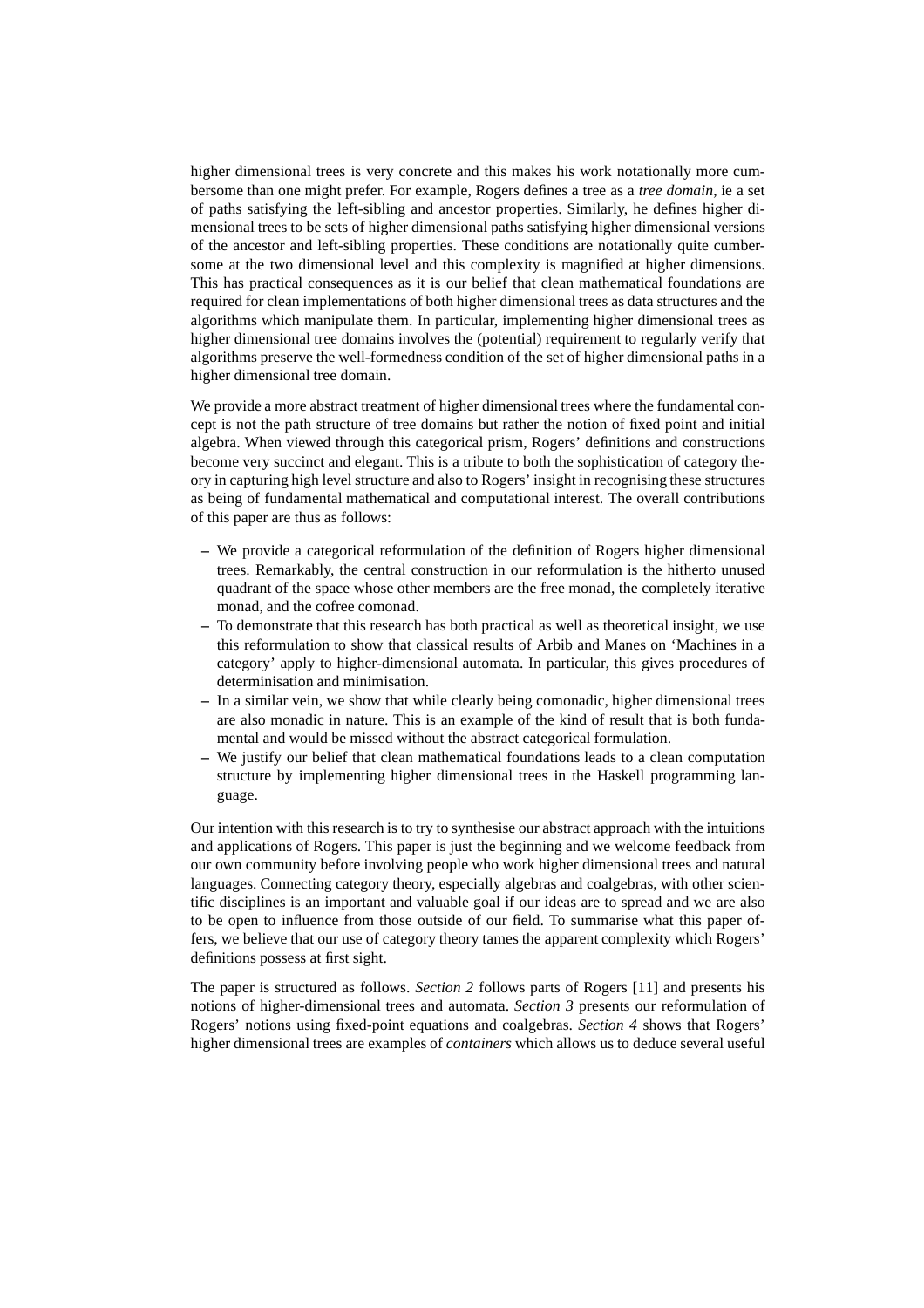meta-theoretic results needed later. *Section 5* defines a notion of deterministic higher dimensional automaton and shows that the classical theorem of determinisation and minimisation from automata theory hold.

**Acknowledgements** The 2nd author wishes to thank Ichiro Hasuo for helpful discussions.We are also grateful to the referees for their numerous comments that helped us to improve the presentation.

# **2 Rogers's Higher Dimensional Trees**

The most pervasive definition of (finitely branching) trees is via the notion of a tree domain. A tree domain is an enumeration of the paths in a tree - since a path is a list of natural numbers, a tree domain is a subset of lists of natural numbers. However, there should be two conditions on sets of paths reflecting the fact that i) if a node has an  $n+1$ 'th child, then there should be an  $n'$ th child; and ii) all nodes apart from the root have a parent. Thus tree domains are defined as follows

**Definition 2.1 (Tree Domains).** *A tree domain* T ⊆ N ∗ *is a subset of lists of natural numbers such that*

- $−$  *(LS):* If w.(n+1) ∈ T, then w.n ∈ T
- $-$  *(A):* If  $w.n \in T$ *, then*  $w \in T$

We use . for the concatenation of a list with an element. We call the first condition the leftsibling property (LS) and we call the second condition the ancestor property (A). Notice how tree domains, by focusing on paths, will inevitably lead to a process of computation dominated by the creation and consumption of sets of paths satisfying (LS) and (A). As we shall see later, tree domains and the paths in them can be treated more abstractly, and in a cleaner fashion, by the shapes and positions of the container reformulation of tree domains.

However, for now, we want to ask ourselves how the tree domains given above can be generalised from being 2-dimensional structures to n-dimensional structures. In the 2-dimensional case we had a notion of path as a list of natural numbers and then a tree domain consisted of a set of paths satisfying the properties  $(LS)$  and  $(A)$ . Rogers defines *n*-dimensional tree domains by first defining what an *n*-dimensional path is and then defining an *n*-dimensional tree domain to be a set of *n*-dimensional paths satisfying higher dimensional variants of  $(LS)$ and (A). So what is an n-dimensional path? Notice that a natural number is a list of 1s and hence a list of natural numbers is a list of lists of 1s. Thus

**Definition 2.2 (Higher Dimensional Paths [11, Def 2.1]).** *The* n*-dimensional paths form a* N-indexed set P with  $P_0 = 1$  (the one element set) and with  $P_{n+1}$  defined to be the least set *satisfying*

$$
- [] \in P_{n+1}
$$
  
- If  $[x_1, ..., x_m] \in P_{n+1}$  and  $x \in P_n$ , then  $[x_1, ..., x_m, x] \in P_{n+1}$ 

A simpler definition would be that  $P_n =$  List<sup>n</sup>1 but we wanted to give Roger's definition to highlight its concreteness. Having defined the *n*-dimensional paths we can define the *n*dimensional tree domains as follows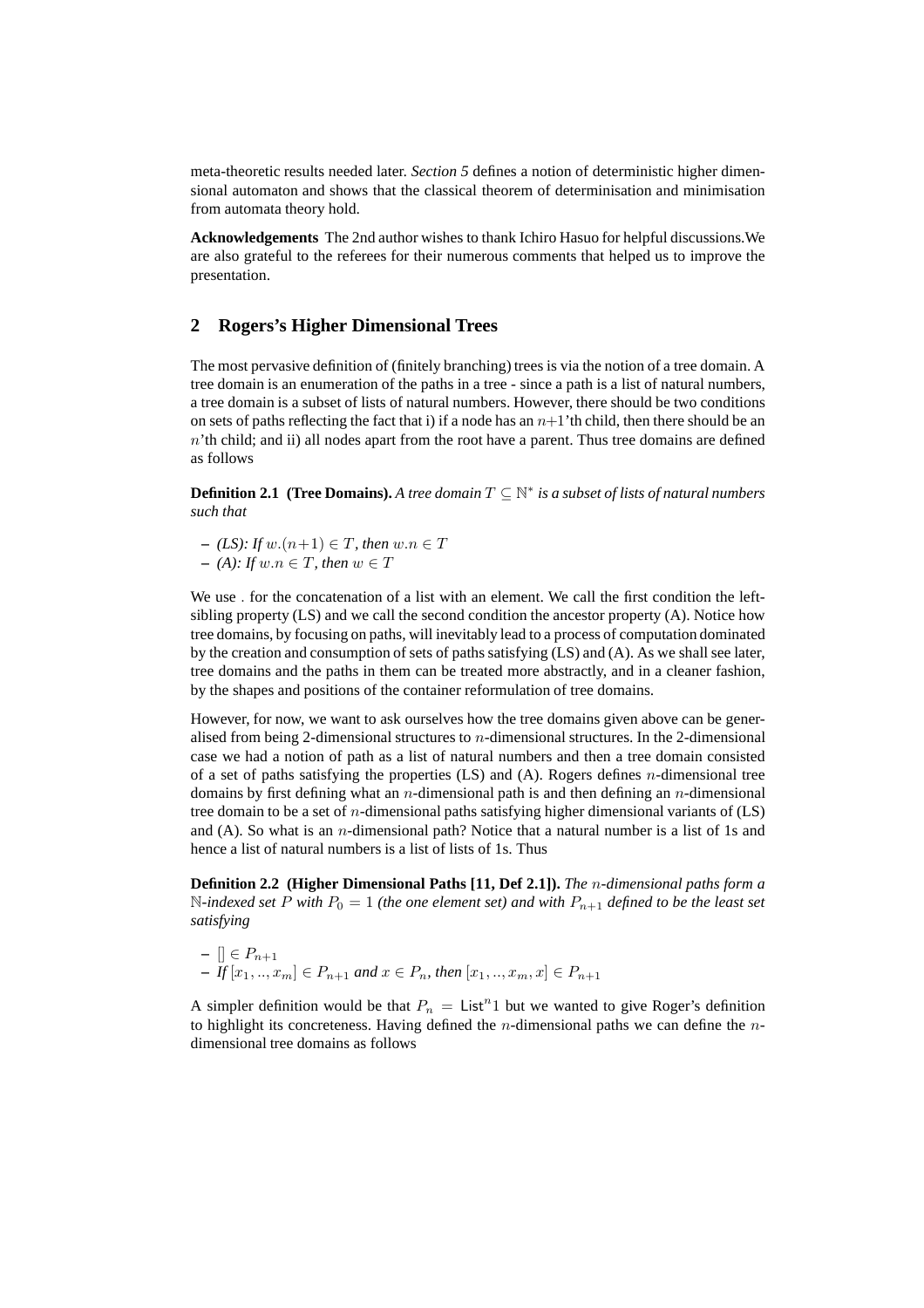**Definition 2.3** (Higher Dimensional Tree domains [11, Def 2.2]). Let  $T_0 = \{\emptyset, 1\}$ . The set  $T_{n+1}$  *of*  $n+1$ -dimensional tree domains consists of those subsets  $T \subseteq P_{n+1}$  such that

**−** *(HDLS):* If  $s \in P_{n+1}$ *, then*  $\{w \in P_n | s.w \in T\} \in T_n$ 

 $-$  *(HDA):* If  $s.w \in T$ *, then*  $s \in T$ 

The first condition is the higher dimensional left sibling property (HDLS). It is slightly tricky as, in higher dimensions, there is no unique left sibling and so one cannot simply say that if a node has an  $n + 1$ 'th child then the node has an n'th child. (HDLS) solves this problem by saying the immediate children of a node in an  $n + 1$ -dimensional tree domain form an  $n$ -dimensional tree domain. In the two dimensional case, (HDLS) is thus the requirement that the children of a node in a tree form a list. (HDA) is a straightforward generalisation of the 2-dimensional ancestor property (A). The reader may wish to check that a one dimensional tree domain is a set of lists over 1 closed under prefixes, that is,  $T_1$  is bijective to List(1). There are two zero dimensional tree domains which correspond to the empty tree and to the tree which just contains one node and no children.

The notion of automata is central in formal language theory and generalises to higher dimensions in a straightforward way. Firstly, we must extend tree domains so that higher dimensional trees can actually store data - this is done by associating to each path in a tree domain, a piece of data to be stored there.

**Definition 2.4 (Labelled tree domains [11, Def 2.3]).** *A* Σ*-labelled tree domain is a mapping*  $T \to \Sigma$ *, where*  $T$  *is a tree domain and*  $\Sigma$  *a set (called the alphabet). We denote the set of n*-dimensional  $\Sigma$ -labelled tree domains by  $T_n(\Sigma)$ .

**Definition 2.5 (**n**-Automaton [11, Def 2.9]).** *An* (n + 1)*-dimensional automaton over an alphabet*  $\Sigma$  *and a finite set of states*  $Q$  *is a finite set of triples*  $(\sigma, q, T)$  *where*  $\sigma \in \Sigma$ ,  $q \in Q$ *and* T *is a* Q*-labelled tree domain of dimension* n*.*

Rogers goes on to define when an  $(n+1)$ -automaton licenses (or accepts) an  $n+1$ -dimensional tree as follows. A ( $\Sigma$ -labelled) local tree is an element of  $\Sigma \times T_n(\Sigma)$ . An (n+1)-dimensional grammar over  $\Sigma$  is a finite subset of  $\Sigma \times T_n(\Sigma)$ , ie a finite set of local trees. An element  $\lambda: T \to \Sigma$  in  $T_{n+1}(\Sigma)$  is licensed by a grammar if for all  $s \in T$ , the pair  $(\lambda(s), \lambda': T' \to \Sigma)$ is in the grammar, where  $T' = \{w | s w \in T\}$  and  $\lambda'(w) = \lambda(s.w)$ . In other words, a tree is licensed by a grammar if it is constructed from the local trees of the grammar. Note that, forgetting the alphabet  $\Sigma$ , an automaton can be seen as a grammar over  $Q$ . An element in  $T_{n+1}(\Sigma)$  is now licensed by an automaton if it is an image of a Q-labelled tree licensed by the grammar in which the the label of the root of each local tree has been replaced with a symbol in  $\Sigma$  associated with that local tree in the automaton [11].

We will see in Section 5 that acceptance is more easily defined via the unique morphism from the initial algebra of trees. For coalgebraists let us note here already that automata are coalgebras. First, the notion of labelling means that  $n$ -dimensional tree domains form a functor  $T_n$ : Set  $\rightarrow$  Set. In particular  $T_0(X) = 1 + X$  and  $T_1(X) = List(X)$ . Now, an  $n+1$ dimensional automata over  $\Sigma$  is just a finite set Q and a function  $Q \to \mathcal{P}(\Sigma \times T_n(Q)).$ Automata and their accepted languages will be discussed in detail in Section 5, but let us look at two familiar examples already.

*Example 2.6.* A 1-automaton is essentially the standard notion of a non-deterministic string automata — that is a function  $Q \to \mathcal{P}(\Sigma \times (1+Q))$  where each state can perform a  $\Sigma$ transition and either terminate or arrive at another state.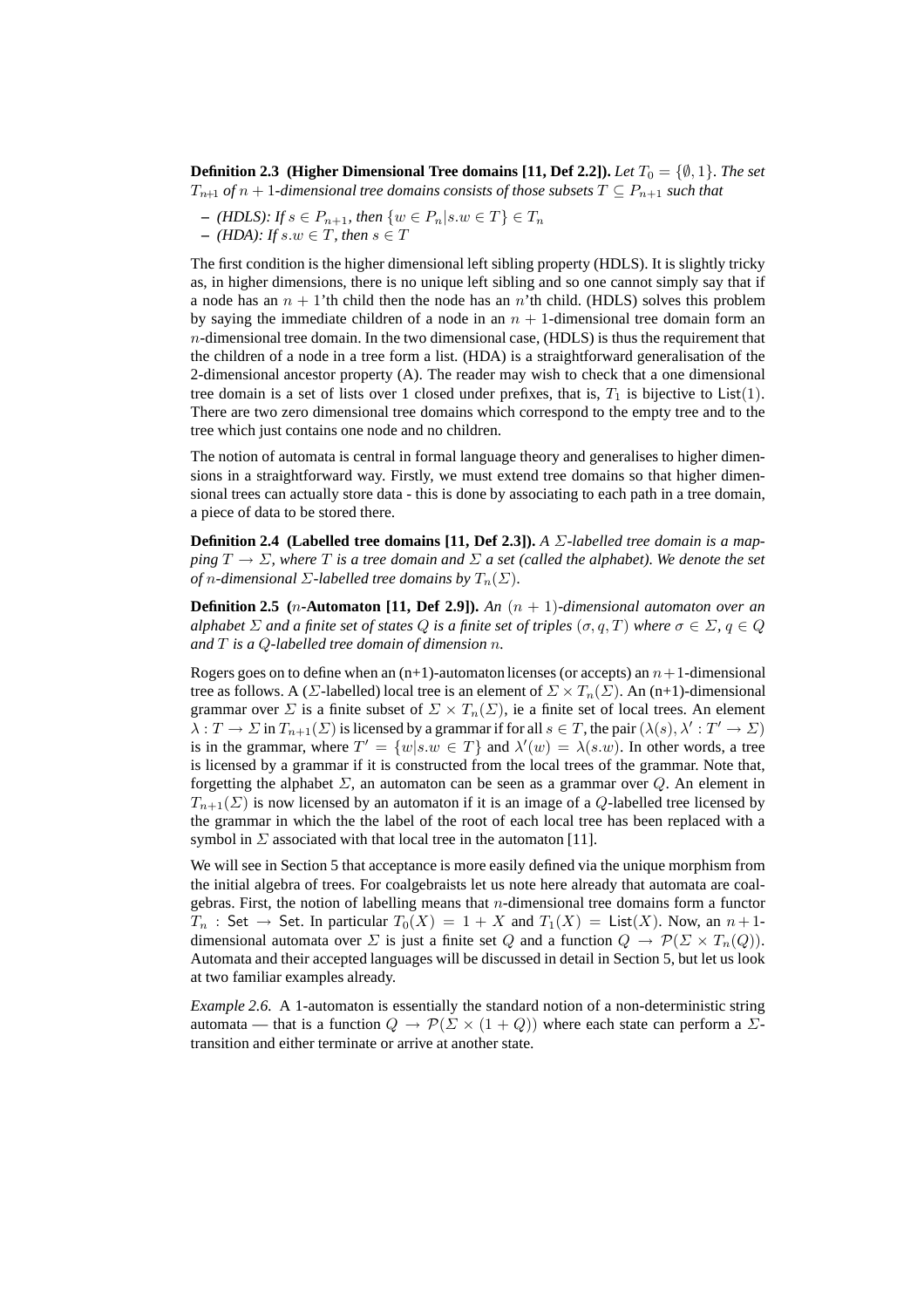*Example 2.7.* A 2-automaton is a coalgebra  $\delta: Q \to \mathcal{P}(\Sigma \times T_1(Q))$ , that is, a relation  $\delta \subseteq Q \times (\Sigma \times \text{List}(Q))$  which can be understood as a non-deterministic tree automata (see eg [6]): Given a state q and a tree  $\sigma(t_1, \ldots, t_n)$  the automaton tries to recognise the tree by guessing a triple  $(q, \sigma, [q_1, \ldots q_n]) \in \delta$  and continuing this procedure in the states  $q_i$  with trees  $t_i$ . Whereas this coalgebraic definition has a top-down flavour, the accepted language is most easily defined in an algebraic (bottom-up) fashion as follows. The relation  $\delta$  gives rise to a set of Q-labelled terms (or bottom-up *c*omputations) C via

$$
\frac{(q,\sigma,[])(\in \delta)}{q\sigma \in C} \qquad \frac{(q,\sigma,[q_1,\ldots,q_n]) \in \delta, \quad q_i t_i \in C}{q\sigma(t_1,\ldots t_n) \in C}.
$$

where  $q\sigma \in C$  means the automata recognises the  $\sigma$ -labelled tree starting from the state q. One then defines, wrt a set of accepting states  $Q_0$ , that the automaton accepts a tree t iff  $qt \in C$  and  $q \in Q_0$ .

# **3 Higher Dimensional Trees, Algebraically**

Despite being a natural generalisation of a 2-dimensional tree domain to an  $n$ -dimensional tree domain, Definition 2.3 is very concrete. For example, formalising the notion of licensing (following Definition 2.5 above) is tedious. We will show that a more abstract approach to the definition of tree domains is possible. In particular, the 1-dimensional tree domains are just the usual lists while the non-empty two-dimensional tree domains are known in the functional programming community as rose trees with a simple syntax and semantics. That is, categorically one may define Rose  $X = uY.X \times$  List Y and derive from this the equally simple Haskell implementation

data Rose a = Node a [Rose a]

What is really pleasant about this categorical/functional programming presentation of tree domains is that initial algebra semantics provides powerful methods for writing and reasoning about programs. In particular, it replaces fascination with the detailed representation of the structure of paths and the (LS) and (A) properties with the more abstract universal property of being an initial algebra. That is not to say paths are not important, just that they ought to be (in our opinion) a derived concept. Indeed, we show later in Theorem 4.6 how to derive the path algebra from the initial algebra semantics.

The natural question is whether we can give an initial algebra semantics for higher dimensional trees. The answer is not just yes, but yes in a surprisingly beautiful and elegant manner. As remarked earlier, the immediate children of a node in an  $(n + 1)$ -dimensional tree should form an  $n$ -dimensional tree. This is formalised in

**Definition 3.1.** *Define a family of functors by*

$$
R_{-1}X = 0 \t T_nX = 1 + R_nX \t (n \ge -1)
$$
  

$$
R_{n+1}X = \mu Y.X \times T_nY
$$

Note that we intend  $R_{n+1}X$  to be the set of *non-empty*  $n+1$ -dimensional X-labelled tree domains while  $T_{n+1}X$  is intended to be the set of *empty or non-empty*  $n+1$ -dimensional X-labelled tree domains. Thus  $R_{n+1}X$  should consist of an element of X to be stored at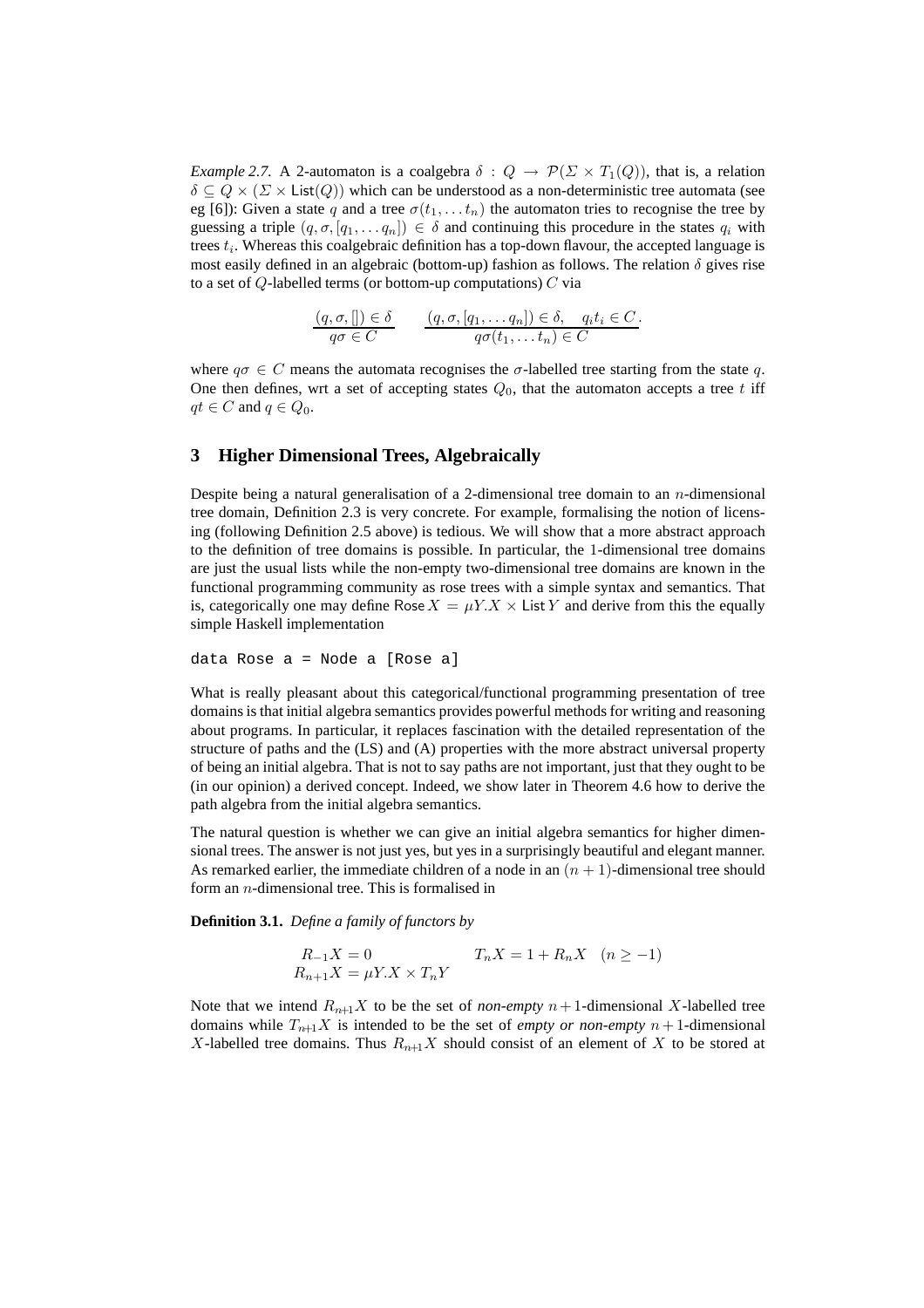the root of the tree and a potentially empty  $n$ -dimensional tree domain labelled with further tree domains. While one could start indexing at 0 by defining  $R_0X = X$ , there is no harm in starting one step before with the definition of −1-dimensional trees. As expected, calculations show that

| $\eta$ | $R_nX$             | $T_nX$               |
|--------|--------------------|----------------------|
| $-1$   |                    |                      |
|        |                    | $1+X$                |
|        | $List^{+}(X)$      | List(X)              |
|        | $\mathsf{Rose}(X)$ | $1 + \text{Rose}(X)$ |

where  $List^+(X)$  are the non-empty lists over X.

In fact, one can go further and not just define a sequence of functors  $R_n$  and  $T_n$ , but a higher order functor which maps a functor F to the functor sending X to  $\mu Y.X \times FY$ . We find this particularly interesting for both theoretical and practical reasons. At the theoretical level, we note that this construction of a functor from a functor is the final piece of the jigsaw remarked upon in [9] and summarised in

|                  | Monads          | Comonads             |  |
|------------------|-----------------|----------------------|--|
| Initial Algebras | $\mu Y. X + FY$ | $\mu Y. X \times FY$ |  |
| Final Coalgebras | $\nu Y. X + FY$ | $\nu Y. X \times FY$ |  |

In [9], the three other higher order functors were remarked upon as follows:

- The map sending a functor to F to the functor  $X \mapsto \mu Y.X + FY$  is the free monad construction
- The map sending a functor to F to the functor  $X \mapsto \nu Y.X + FY$  is the free completely iterative monad construction
- The map sending a functor to F to the functor  $X \mapsto \nu Y.X \times FY'$  is the cofree comonad construction

Higher dimensional tree functors provide—to our knowledge—the first naturally arising instance of the remaining quadrant of the table above. From [9], we have

**Theorem 3.2.** *For any functor F, the map*  $X \mapsto \mu Y.X \times FY$  *is a comonad.* 

At a practical level, this higher order functor translates into the following simple definition of higher dimensional trees in Haskell, the canonical recursion combinator arising from the initiality of higher dimensional trees and their comonadic structure. In the following, Maybe is Haskell implementation of the monad sending  $X$  to  $1 + X$ .

```
data Rose f a = Rose a (Maybe (f (Rose f a)))
type Tree f a = Maybe (Rose f a)
data Rose0 a = Rose0 a --- = \X \rightarrow Xtype Rose1 = Rose Rose0 -- = \X - List<sup>^+</sup>(X)
type Rose2 = Rose Rose1 -- = X \rightarrow Rose(X)type Rose3 = Rose Rose2
cata :: Functor f \Rightarrow (a \rightarrow \text{Maybe } (f b) \rightarrow b) \Rightarrow \text{Rose } f a \rightarrow b
```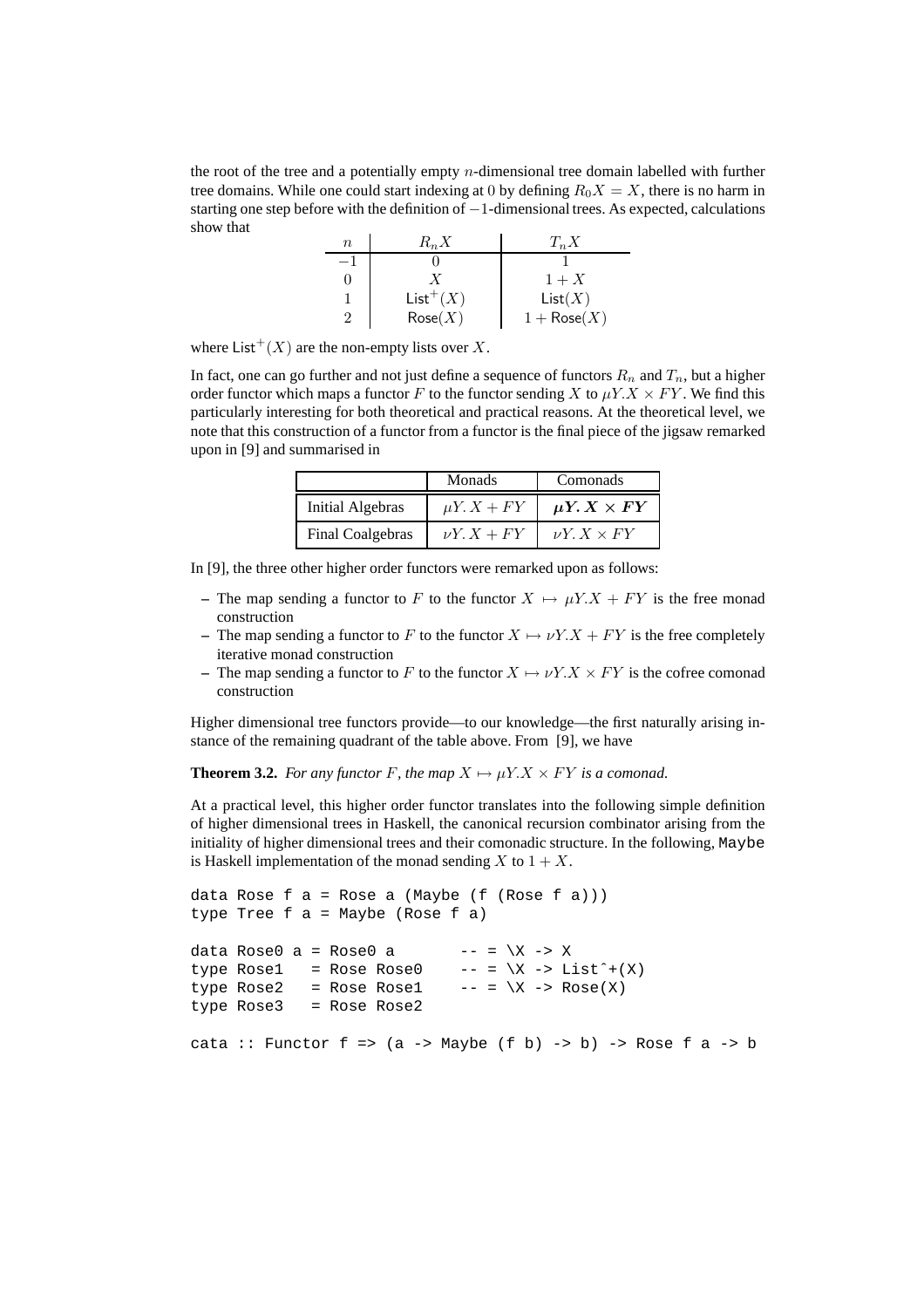```
cata g (Rose x xs) = g x (fmap (fmap (cata g)) xs)
instance Functor Rose0 where
  fmap f (Rose0 a) = Rose0 (f a)
instance Functor f => Functor (Rose f)
  where fmap f = \text{cata act where } \text{act } a t = \text{Rose } (f a) tclass Comonad f where
  root \therefore f a -> a
  comult \because f a \rightarrow f (f a)instance Comonad Rose0 where
  root (Rose0 x) = xcount (Rose0 x) = Rose0 (Rose0 x)instance Functor f \Rightarrow Comonad (Rose f) where
  root (Rose x xs) = xcomult (Rose x xs) = Rose (Rose x xs) (fmap (fmap comult) xs)
```
As we have seen, higher dimensional trees are instances of canonical constructions which always produce comonads. It is also well-known that  $List^+$  and List are monads. Less well known is that Rose is a monad. Clearly  $R_0$  is also a monad. Indeed we have

**Theorem 3.3.** *For all*  $n \geq 0$ ,  $R_n$  *is a monad.* 

Space prevents us from detailing the proof of this theorem. However, it is important because it allows computation with higher dimensional trees to be further simplified via the use of the monadic notation available in Haskell to structure common patters of computation. For example, parsing and filtering become particularly simple.

To summarise, we depart from Rogers in not defining higher dimensional trees in terms of paths, but via the more abstract categorical notion of initial algebras. As a result, we take the *functor*  $T_n$  as primary as opposed to the *set* of tree domains which one may then label. This cleaner mathematical foundation reveals higher dimensional trees to be related to the fundamental constructions of the free monad, free completely iterative monad and cofree comonad. It also leads to a simple implementation of higher dimensional trees in Haskell.

# **4 Containers**

Containers [8] are designed to represent those functors which are concrete data types and those natural transformations which are polymorphic functions between such concrete data types. Such data types include lists, trees etc, but not solutions of mixed variance recursive domain equations such as  $\mu X.(X \rightarrow X) + \mathbb{N}$ . Containers take as primitive the idea that concrete data types consist of its general form or *shapes* and, given such a shape, a set of *positions* where data can be stored. Since Rogers' n-dimensional trees certainly store data at the nodes of the n-dimensional tree, it is natural to ask whether these trees are indeed containers. In this section, we see that the functors  $T_n$  and  $R_n$  are indeed containers and point out the following theoretical and practical consequences: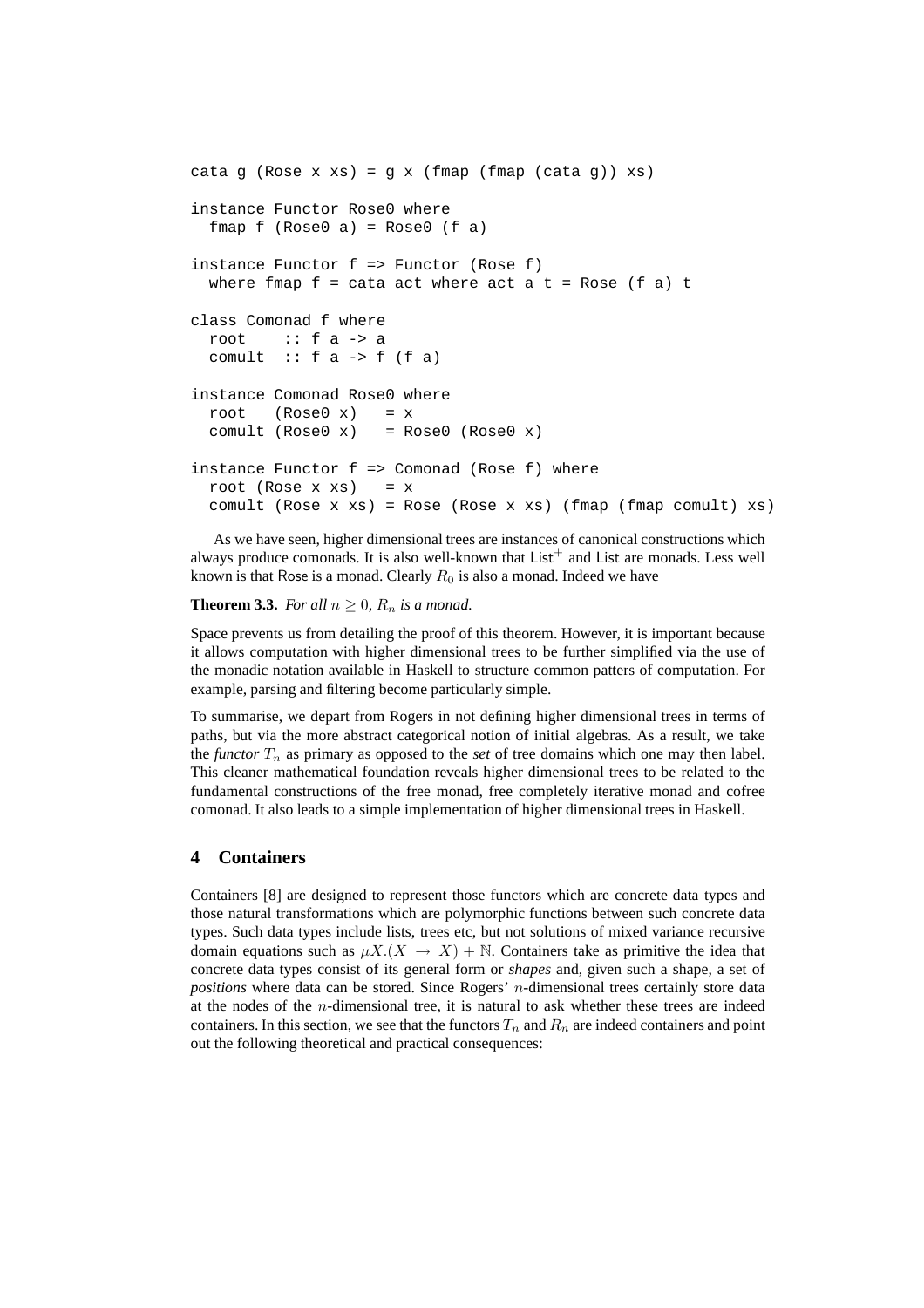- **–** Many properties of n-dimensional trees can be deduced from the fact that they are containers. As just one example, our transformation of a non-deterministic automata into a deterministic one requires n-dimensional trees to preserve weak pullbacks. This follows from the fact that n-dimensional trees are containers.
- **–** While we choose not to take paths and tree domains as primitive in our treatment of higher dimensional trees, paths are nevertheless important. We want a capability to compute with them but do not want the burden of verifying the (HDLS) and (HDA) properties. In particular, we want a purely inductive definition of tree domains and paths and, remarkably, find that the shapes and positions of the container  $T_n$  provide that.

Containers are semantically equivalent to *normal functors* and a special case of *analytic functors*. However, while containers talk about the different shapes a data structure can assume, analytic functors talk about the number of structures of a given size and hence there is no clear, simple and immediate connection between tree domains and paths on the one hand and analytic functors on the other hand. Thus we use containers rather than analytic functors to represent higher dimensional trees. In the rest of this section, we introduce containers and recall some of the closure properties of containers. This proves sufficient to then show that all Rogers' trees are indeed containers. While the theory of containers can be developed in any locally cartesian closed category with  $W$ -types and disjoint coproducts, we restrict to the category of Set to keep things simple.

The simplest example of a data type which can be represented by a container is that of lists. Indeed, any element of the type  $List(X)$  of lists of X can be uniquely written as a natural number n given by the length of the list, together with a function  $\{0, \ldots, n-1\} \rightarrow X$  which labels each position within the list with an element from  $X$ . Thus

$$
\mathsf{List}(X) = \coprod_{n \in \mathbb{N}} \{0 \dots n - 1\} \to X
$$

More generally, we consider data types given by i) *shapes* which describe the *form* of the data type; and ii) for each shape,  $s \in S$ , there is a set of positions  $P(s)$ . Thus we define

**Definition 4.1 (Container).** *A container* (S, P) *consists of a set* S *and an* S*-indexed family P of sets, ie a function*  $P : S \rightarrow$  Set.

As suggested above, lists can be presented as a container with shapes  $\mathbb N$  and positions defined by  $P(n) = \{0, \ldots, n-1\}$ . Similarly, any binary tree can be uniquely described by its underlying shape (which is obtained by deleting the data stored at the leaves) and a function mapping the positions in this shape to the data thus:



The extension of a container is an endofunctor defined as follows:

**Definition 4.2 (Extension of a Container).** *Let* (S, P) *be a container. Its extension, is the functor*  $T_{(S,P)}$  *defined by* 

$$
T_{(S,P)}(X) = \coprod_{s \in S} P(s) \to X
$$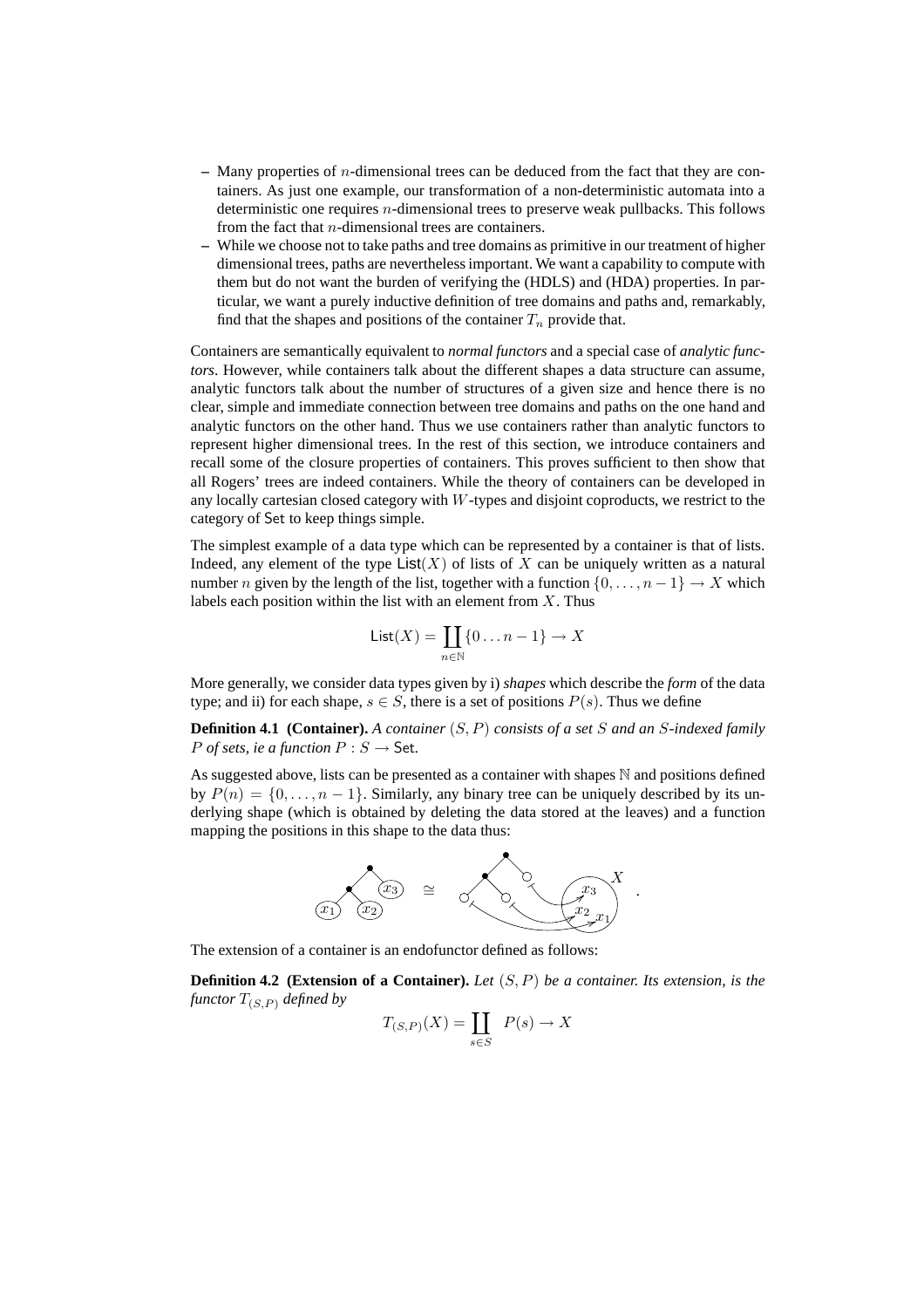Thus, an element of  $T_{(S,P)}(X)$  is a pair  $(s, f)$  where  $s \in S$  is a shape and  $f : P(s) \to X$  is a labelling of the positions of s with elements from X. The action of  $T_{(S,P)}$  on a morphism  $g: X \to Y$  sends the element  $(s, f)$  to the element  $(s, g \cdot f)$ . If F is a functor that is the extension of a container, then the shapes of that container can simply be calculated as F1 — that is  $S = T_{(S,P)}1$ . This corresponds to erasing the data in a data structure to reveal the underlying shape. Containers have many good properties, in particular, many constructions on functors specialise to containers. These closure properties are summarised below

#### **Theorem 4.3 (Closure properties of Containers [8]).** *The following are true*

- **–** *The identity functor is the extension of the container with one shape and one position.*
- $\sim$  *The constantly A valued functor has shapes A and positions given by*  $Pa = 0$ *.*
- *Let*  $(S_1, P_1)$  and  $(S_2, P_2)$  be containers. Then the functor  $T_{(S_1, P_1)} + T_{(S_2, P_2)}$  is the ex*tension*  $T_{(S,P)}$  *of the container*  $(S, P)$  *defined by*

$$
S = S_1 + S_2
$$
  $P(\text{inl}(s)) = P_1 s$   $P(\text{inr}(s)) = P_2 s$ 

 $I = Let (S_1, P_1)$  and  $(S_2, P_2)$  be containers. Then the functor  $T_{(S_1, P_1)} \times T_{(S_2, P_2)}$  is the ex*tension*  $T_{S,P}$  *of the container*  $(S, P)$  *defined by* 

$$
S = S_1 \times S_2 \qquad P(s_1, s_2) = P_1 s_1 + P_2 s_2
$$

In order to show that containers are closed under fixed points, we need to introduce the notion of a *n*-ary container to represent *n*-ary functors. For the purposes of our work, we only need bifunctors and so we restrict ourselves to binary containers

**Definition 4.4 (Bi-Containers).** *A bi-container consists of two containers with the same underlying shape. That is a set* S *and a pair of functions*  $P_1, P_2 : S \rightarrow$  Set*. The extension of a binary container is a bifunctor given by*

$$
T_{(S,P_1,P_2)}(X,Y) = \coprod_{s \in S} (P_1s \to X) \times (P_2s \to Y)
$$

Given a bi-container  $(S, P_1, P_2)$ , the functor  $X \mapsto \mu Y.F(X, Y)$  is a container as demonstrated by the following theorem

**Theorem 4.5 (Fixed Points of Containers [8]).** *Let*  $(S, P_1, P_2)$  *be a bi-container and let*  $F(X, Y) = T_{(S, P_1, P_2)}(X, Y)$  *be its extension. Then the functor*  $\mu Y.F(X, Y)$  *is a container with shapes given by*

$$
S = \mu Y.T_{(S,P_2)}(Y)
$$

*and positions given by*

$$
P(s,f) = P_1s + \coprod_{p \in P_2s} P(fp)
$$

To understand this theorem, think of an element of  $\mu Y.F(X, Y)$  as a tree with a top Flayer which stores elements from  $X$  at the  $X$  positions in this  $F$ -layer and further elements of  $\mu Y.F(X, Y)$  at the Y-positions of this F-layer. We know that the shapes of the functor  $\mu Y.F(X, Y)$  must be this functor at 1, ie  $\mu Y.F(1, Y)$ . More concretely, a shape for  $\mu Y.F(X, Y)$  must thus be an F-shape for the top layer of a tree and, for each Y-position of that shape, we must have a shape of  $\mu Y.F(X, Y)$  to represent the tree recursively stored at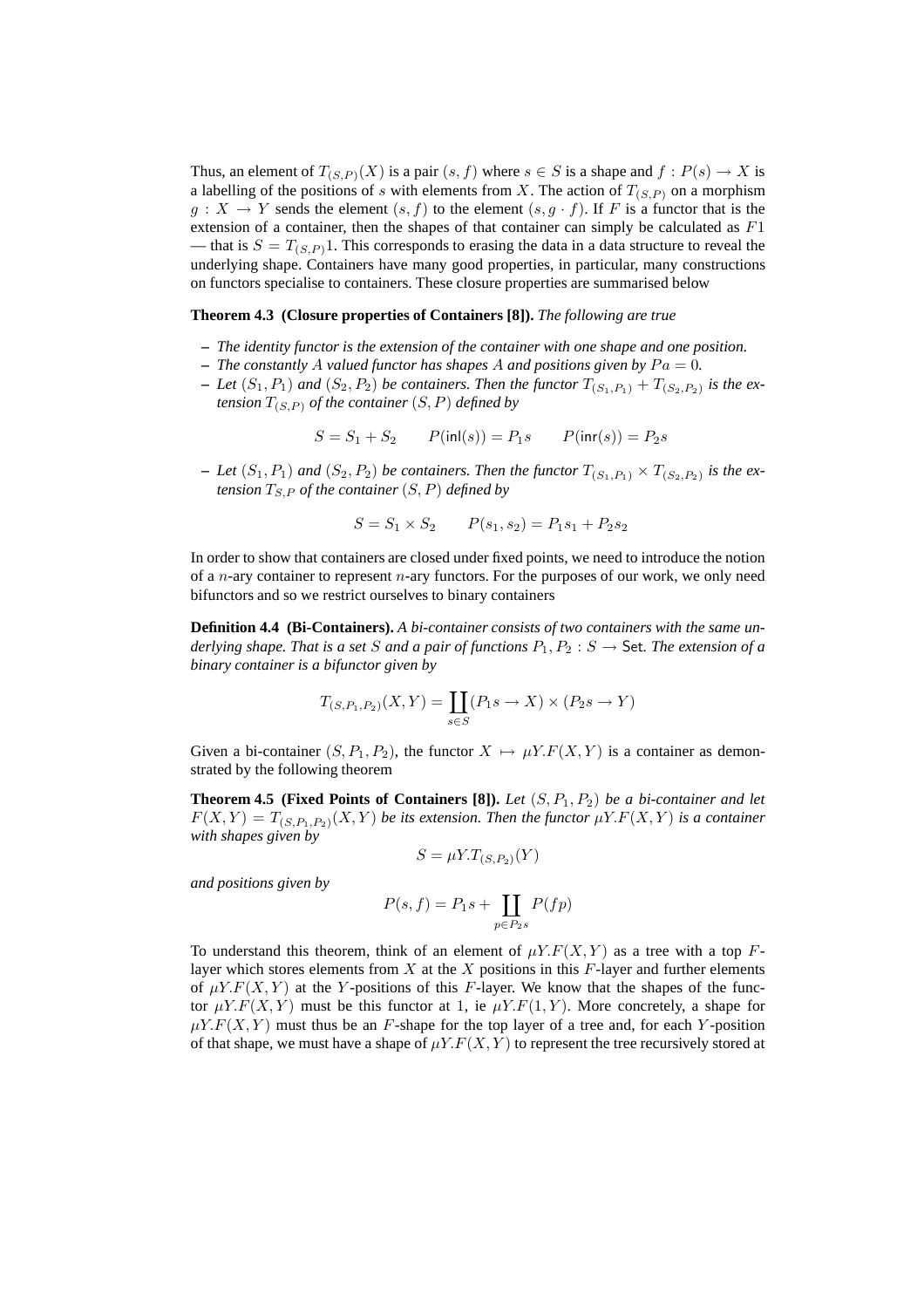that position. As for the positions for storing data of type X in a tree with shape  $(s, f)$  where  $s \in S$  and  $f : P_2s \to \mu Y.F1Y$ , these should be either the positions for storing X-data in the top layer given by  $P_1$ s or, for each position in  $p \in P_2$ s, a position in the subtree stored at that position. Since that subtree has shape  $fp$ , we end up with the formula above.

Applying these closure properties, we derive the following

**Theorem 4.6.** Rogers' *n*-dimensional non-empty tree functor  $R_n$  is the extension of a container. That is,  $R_n = T_{(S_n^+, P_n^+)}$  where

$$
S_{-1}^{+} = 0
$$
  

$$
S_{n+1}^{+} = \mu Y \cdot 1 + R_n Y
$$
  

$$
P_{n+1}^{+}(\text{inl*}) = 1
$$
  

$$
P_{n+1}^{+}(\text{inr}(s, f)) = 1 + \coprod_{p \in P_n s} P_{n+1}^{+}(fp)
$$

As a corollary,  $T_n$  is also the extension of a container. That is  $T_n = T_{(S_n, P_n)}$  where  $S_n =$  $1 + S_n^+$ ,  $P_n(in\mid *) = 0$  and  $P_n(inrs) = P_n^+s$ . What is particularly nice about the container presentation of  $T_n$  is that the shapes  $S_n$  are in bijection with the tree domains while the paths in any tree domain are in bijection with the positions of the equivalent shape. Further, the paths are given by a purely inductive definition.

#### **5 Automata, (Co)algebraically**

We show that the classical automata-theoretic results about determinisation and minimisation extend to the higher-dimensional automata of Rogers. Using our reformulation of Rogers' structures in Section 3 and the container-technology of Section 4, these results become special cases of the classical results about automata as algebras for a functor, a theory initiated by Arbib and Manes [2–4]. We also extend Rogers' work by appropriate notions of signature and deterministic automata.

We should like to point out that none of the constructions or proofs in this section requires the explicit manipulation of trees or tree domains.

Before starting on the topic of the section, we review the situation for string and tree automata. Ignoring initial and accepting states, the situation is depicted in

| (strings) | non-det                                                                                          | det | (trees) | non-det                                           | det |
|-----------|--------------------------------------------------------------------------------------------------|-----|---------|---------------------------------------------------|-----|
|           | top-down $\left  \right. Q \rightarrow \mathcal{P}(A \times Q) \left  \right. Q \rightarrow Q^A$ |     |         | top-down $Q \rightarrow \mathcal{P}(FQ)$          |     |
|           | bottom-up $A \times Q \rightarrow PQ$ $A \times Q \rightarrow Q$                                 |     |         | bottom-up $FQ \rightarrow PQ$ $ FQ \rightarrow Q$ |     |

For both string and tree automata, the relationship between non-deterministic top-down automata (=coalgebras in the Kleisli-category of  $P$ ) and non-deterministic bottom-up automata (=algebras in the Kleisli-category of  $P$ ) is straightforward: both  $Q \rightarrow P(FQ)$  and  $FQ \rightarrow$  $\mathcal{P}Q$  are just two different ways of denoting a relation  $\subseteq Q \times FQ$ . The relationship between deterministic top-down automata (=coalgebras) and deterministic bottom-up automata (=algebras) is given in the string case by the adjunction  $A \times - \{(-)^A$  (this situation is generalised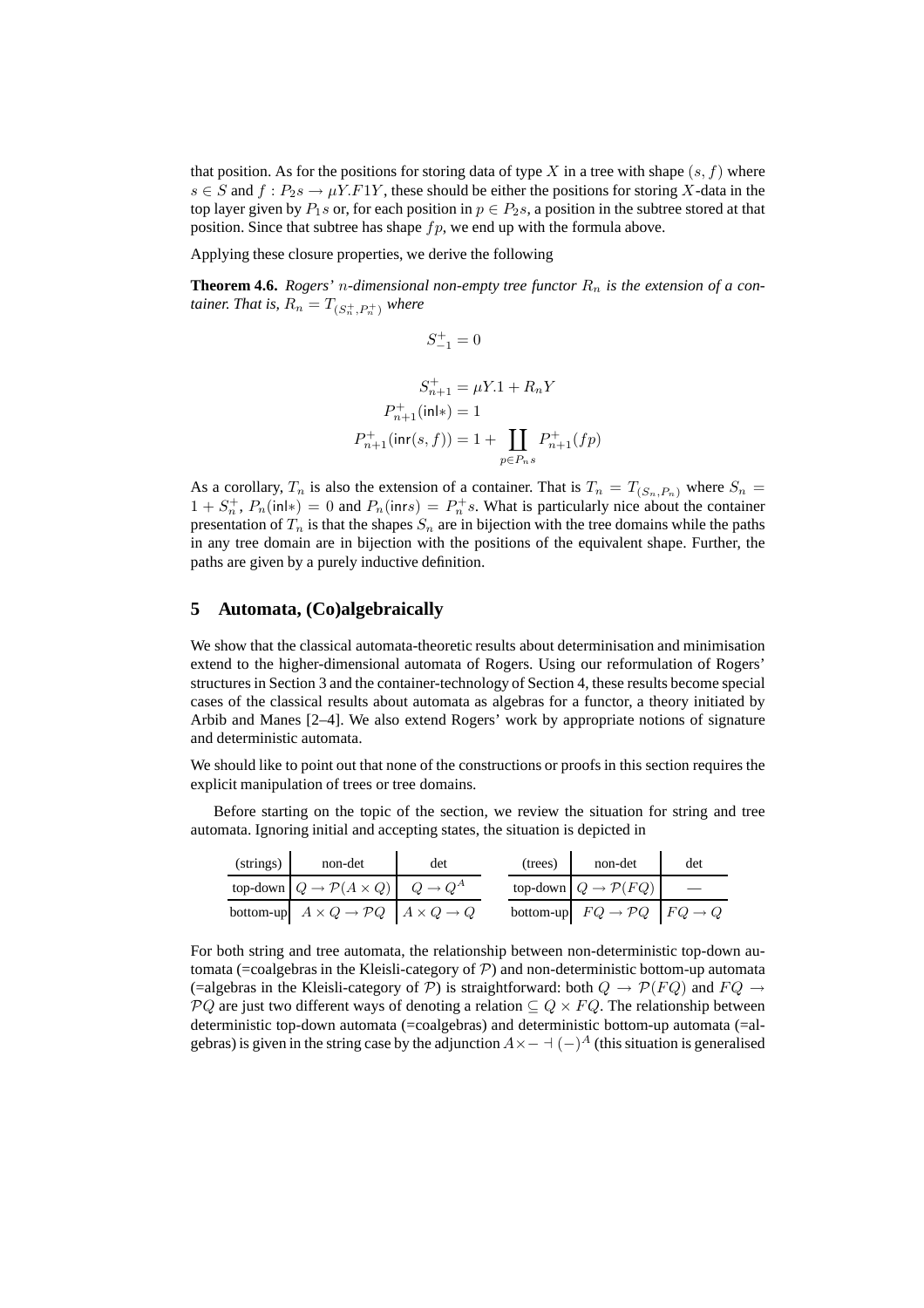and studied in  $[3]$ ). In the tree case, F is an arbitrary functor on Set and so has in general no right-adjoint.<sup>1</sup> It is still possible to describe deterministic top-down tree automata but they are strictly less expressive [6, Chapter 1.6].

The familiar move from non-deterministic to deterministic string automata can be summarised as follows. Any non-deterministic transition structure  $f: Q \to \mathcal{P}(A \times Q)$  can be lifted to a map  $\bar{f}: \mathcal{P}Q \to \mathcal{P}(A \times Q)$  given by  $\bar{f}(S) = \bigcup_{q \in S} f(q)$ . Using  $\mathcal{P}(A \times Q) \cong (\mathcal{P}Q)^A$ ,  $\bar{f}$  is a deterministic transition structure  $PQ \rightarrow (PQ)^{\tilde{A}}$  on  $PQ$ . Determinisation for tree automata will be discussed below.

#### **5.1 Signatures**

Rogers' automata of Definition 2.5 do not associate arities to the symbols in the alphabet Σ. For example, in the tree automata of Example 2.6, one σ may appear in two triples  $(q, \sigma, l_1), (q, \sigma, l_2) \in \delta$  where  $l_1$  and  $l_2$  are lists of different lengths. Thus the same 'function symbol'  $\sigma$  may have different arities and the  $\Sigma$ -labelled trees are not exactly elements of a term algebra.

To rectify this situation, we must ask ourselves what is the appropriate notion of arity if operations take as input higher dimensional trees. In the two-dimensional case arities are natural numbers: the arity of a function symbol  $\sigma$  is the number of its arguments. But, in container terminology, N is just the the set of shapes of  $T_1 =$  List. Thus, when operations of a signature are consuming higher dimensional trees, their arities should be the shapes of trees one dimension lower. This leads to

**Definition 5.1** ( $(n + 1)$ **-dimensional signature).** *An*  $(n + 1)$ *-dimensional signature is a set*  $\Sigma$  *with a map*  $\Sigma \to T_n(1)$ .

- *Example 5.2.* 1. A 1-dimensional signature is a map  $r : \Sigma \to \{0, 1\}$ , due to the isomorphism  $T_0(1) \cong \{0, 1\}$ . We will see below (Example 5.4) that 0 specifies nullary operations and 1 specifies unary operations.
- 2. A 2-dimensional signature is a signature in the usual sense, due to the isomorphism  $T_1(1) \cong \mathbb{N}$  that maps a list to its length.

The next step is to associate to each signature a functor in such a way that the initial algebra for the functor contains the elements of the language accepted by an automaton. The simplest and most elegant way to do this is to construct a container and use its extension. Recalling that  $P_n : S_n \to \mathsf{Set}$  is the container whose extension is  $T_n$  and that  $S_n = T_n(1)$ , we can turn any signature  $r : \Sigma \to T_n(1)$  into the container  $(\Sigma, P_r)$  as follows

$$
P_r: \Sigma \xrightarrow{r} S_n \xrightarrow{P_n} \text{Set}.
$$
 (1)

**Definition 5.3** ( $F_{\Sigma}$ ). The functor  $F_{(\Sigma,r)}$ , or briefly  $F_{\Sigma}$ , associated to a signature  $r : \Sigma \to$  $T_n(1)$  *is the extension*  $T_{(\Sigma,P_r)}$  *of the container* (1), *that is,*  $F_\Sigma(X) = \coprod_{\sigma \in \Sigma} P_n(r(\sigma)) \to X$ *.* 

*Example 5.4.* 1. A 1-dimensional signature  $r : \Sigma \to \{0, 1\}$  gives rise to the functor  $F_{\Sigma}(X) =$  $\overline{\Sigma}_0 + \Sigma_1 \times X$  where  $\Sigma_i = r^{-1}(i)$ .

2. A 2-dimensional signature  $r : \Sigma \to \mathbb{N}$  gives rise to the functor  $F_{\Sigma}(X) = \coprod_{\sigma \in \Sigma} X^{r(\sigma)}$ usually associated with a signature.

<sup>&</sup>lt;sup>1</sup> In fact, if  $F :$  Set  $\rightarrow$  Set has a right-adjoint, then  $F = A \times -$  for  $A = F1$ .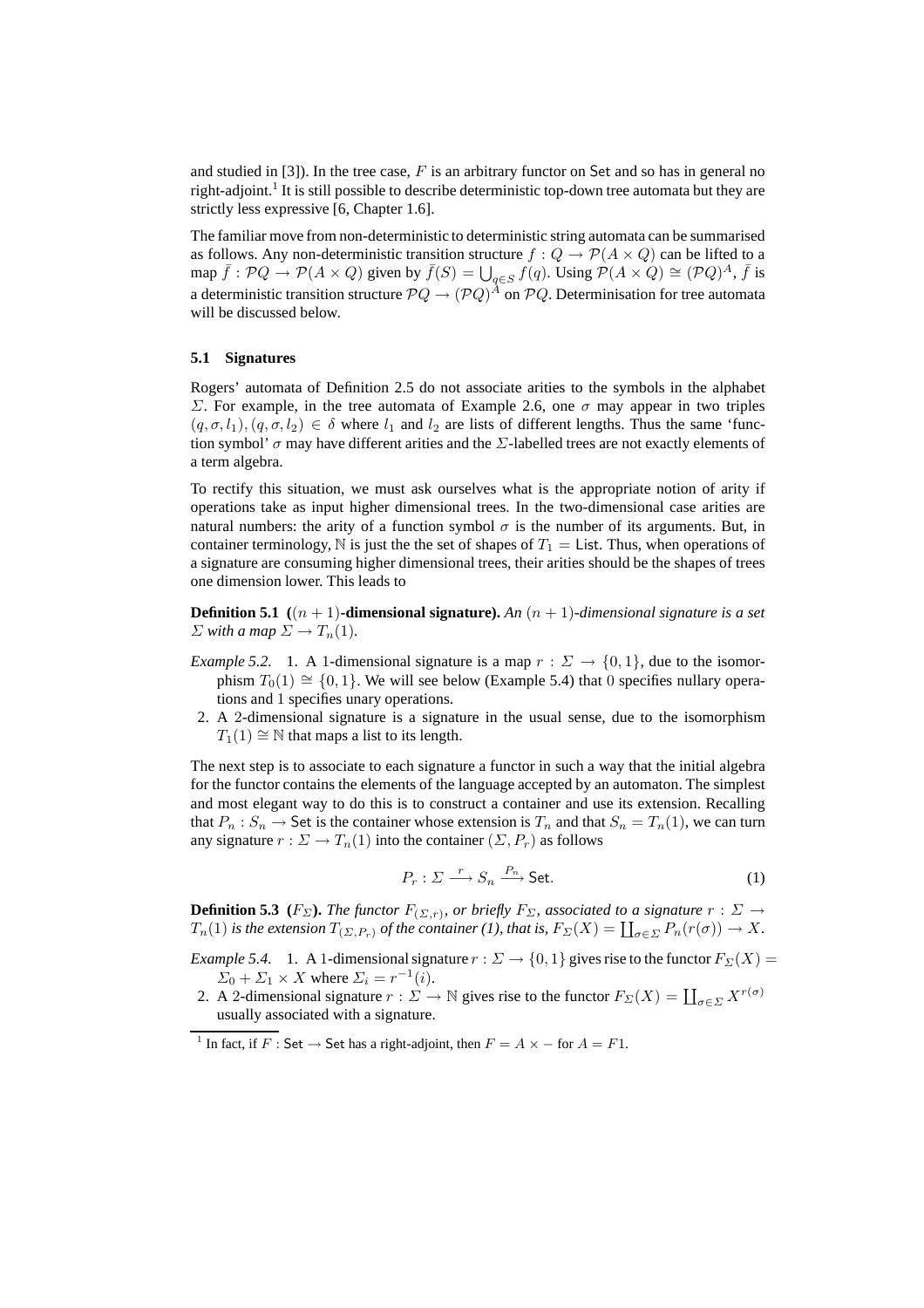The next two propositions, which one might skip as a pedantic technical interlude, make the relation between an alphabet  $\Sigma'$  and a signature  $\Sigma \to T_n(1)$  precise. The first proposition says that trees for the signature  $\Sigma \to T_n(1)$  (ie elements of the initial  $F_\Sigma$ -algebra) are also trees over the alphabet  $\Sigma$  (ie elements of  $T_{n+1}(\Sigma)$ ). The second proposition says that trees over the alphabet  $\Sigma'$  are the same as trees over the signature  $\Sigma' \times T_n(1) \to T_n(1)$ .

**Proposition 5.5.** *For each*  $(n + 1)$ *-dimensional signature*  $\Sigma \to T_n(1)$ *, there is a canonical*  $F_{\Sigma}$ -algebra structure on  $T_{n+1}(\Sigma)$ . Moreover, the unique algebra morphism from the initial  $F_{\Sigma}$ -algebra to  $T_{n+1}(\Sigma)$  is injective.

*Proof.* The carrier of the initial  $F_{\Sigma}$ -algebra is  $\mu Y.F_{\Sigma}(Y)$  and  $R_{n+1}(\Sigma)$  is  $\mu Y.\Sigma \times T_n(Y)$ . The injective morphism in question arises from the injective map of type  $F_\Sigma(Y) \to \Sigma \times$  $T_n(Y)$ , that is of type  $(\coprod_{\sigma \in \Sigma} P(r(\sigma)) \to Y) \to \Sigma \times (\coprod_{s \in S_n} P(s) \to Y)$ , which maps pairs  $(\sigma, f) \in F_{\Sigma}(Y)$  to  $(\sigma, (r(\sigma), f)).$ 

**Proposition 5.6.** Let  $\Sigma'$  be a set (called an alphabet) and  $\Sigma$  be the signature given by the *projection*  $r : \Sigma' \times T_n(1) \to T_n(1)$ . Then  $R_{n+1}(\Sigma')$  is isomorphic to the (carrier of the) *initial*  $F_{Σ}$ -algebra.

*Proof.* The carrier of the initial  $F_{\Sigma}$ -algebra is  $\mu Y.F_{\Sigma}(Y)$  and  $R_{n+1}(\Sigma')$  is  $\mu Y.\Sigma' \times T_n(Y)$ . But  $\Sigma' \times T_n(Y) = \Sigma' \times (\coprod_{s \in S_n} P(s) \to Y) \cong \coprod_{(\sigma, s) \in \Sigma' \times S_n} P(s) \to Y = \coprod_{\sigma \in \Sigma} P(r(\sigma)) \to Y$  $Y = F_{\Sigma}(Y).$ 

### **5.2 Higher Dimensional Automata**

Before giving a coalgebraic formulation of Rogers' automata (Definition 5.10), we introduce the corresponding notion of deterministic automaton (Definition 5.7), which has a particularly simple definition of accepted language and is used in the next subsection on determinisation and minimisation. (Recall Definition 5.3 of  $F_\Sigma$ .)

**Definition 5.7.** *A deterministic*  $(n+1)$ *-dimensional automaton for the signature*  $\Sigma \to T_n(1)$ *is a function*

$$
F_{\varSigma}Q\to Q.
$$

- *Example 5.8.* 1. To obtain the usual string automata over an alphabet A we consider a 1 dimensional signature  $\Sigma$  consisting of the elements of A as unary operation symbols plus one additional nullary operation symbol (see Example 5.4.1).  $F_\Sigma(Q)$  is then  $1 + A \times Q$ .
- 2. A 2-dimensional automaton is the usual deterministic bottom-up tree automaton [6].

**Definition 5.9.** A state q in a deterministic  $(n + 1)$ -dimensional automaton for the signature  $\Sigma \to T_n(1)$  accepts an  $(n + 1)$ -dimensional tree t if the unique morphism from the initial FΣ*-algebra maps* t *to* q*.*

We adapt Rogers' definition of automata given in Definition 2.5:

**Definition 5.10.** An  $(n + 1)$ -dimensional automaton for the signature  $\Sigma \to T_n(1)$  is a func*tion*

$$
Q \to \mathcal{P}(F_{\Sigma}(Q)).
$$

*Example 5.11.* 1. In the case of string automata,  $F_{\Sigma}(Q)$  is  $1 + A \times Q$  and an automaton becomes  $Q \to \mathcal{P}(1 + A \times Q) \cong 2 \times (\mathcal{P}Q)^A$ . The map  $Q \to 2$  encodes the accepting states and the map  $Q \to (PQ)^A$  gives the transition structure.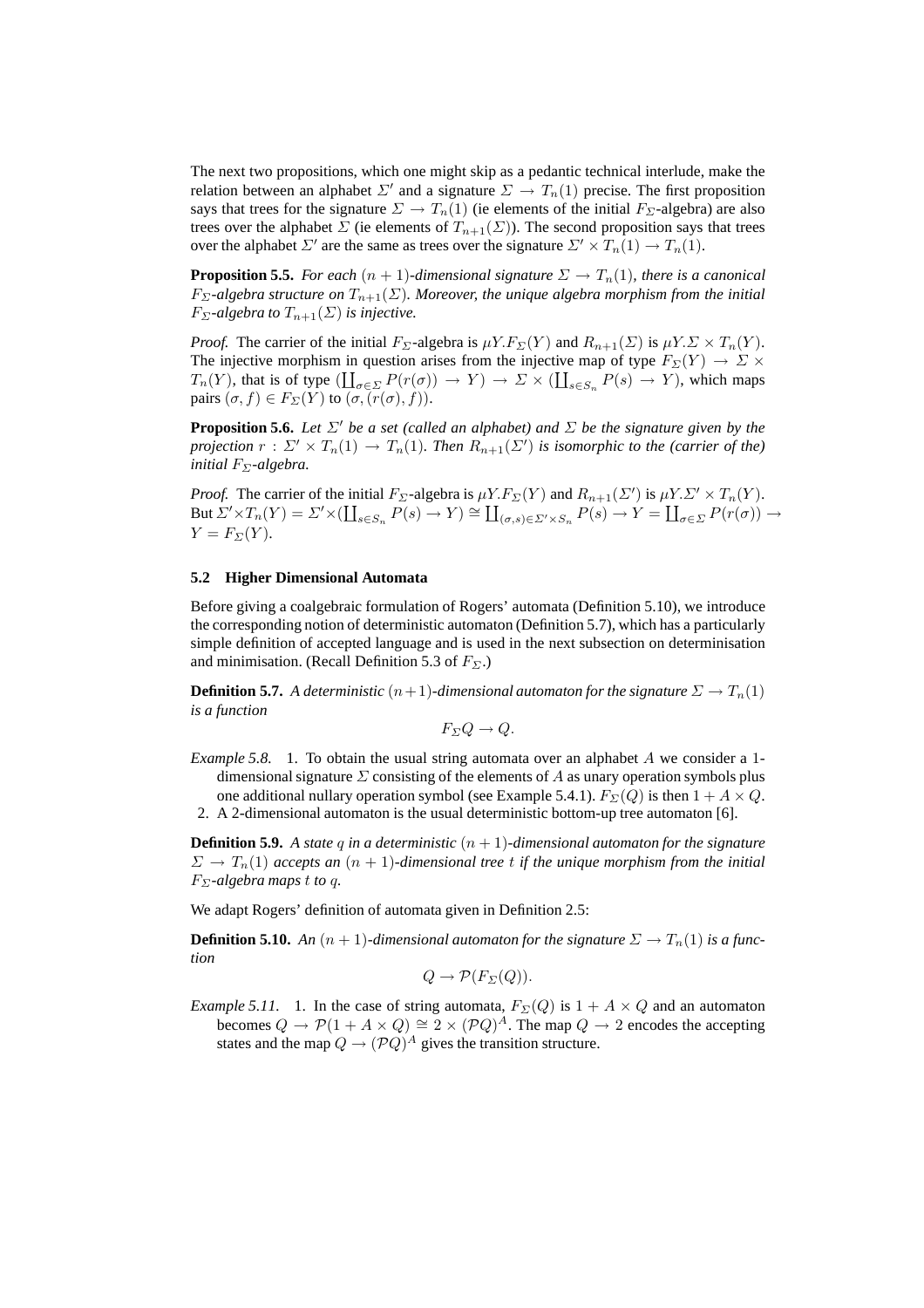2. Comparing with the previous definition, a 2-dimensional automaton  $\delta: Q \to \mathcal{P}(F_{\Sigma}(Q))$ can still be considered as a set of triples  $\delta \subseteq Q \times (\Sigma \times \text{List}(Q))$ , but not all such triples are allowed: for  $(q, \sigma, \langle q_1, \ldots q_n \rangle) \in \delta$  it has to be the the case that the arity of  $\sigma$  is n. This coincides with the notion of a non-deterministic top-down tree automaton as in [6].

We have indicated how to define the accepted language of a (non-deterministic) automaton in Example 2.7. In particular, we found it natural to give a bottom-up formulation. We will now generalise this definition. The basic idea is as follows. We first observe that we cannot use the final coalgebra for the functor  $\mathcal{P}F_{\Sigma}$  since this coalgebra would take the branching given by  $P$  into account. Instead, the correct idea is to consider a non-deterministic automaton as a  $F_\Sigma$ -coalgebra in the category of relations. We first note the following proposition which follows from  $F_\Sigma$  being the extension of a container.

**Proposition 5.12.**  $F_{\Sigma}$  *preserves weak pullbacks.* 

Now let Rel denote the category of sets and relations.

**Definition 5.13.** *Given a functor* F *on* Set *we define*  $\overline{F}$  *to map sets* X *to*  $\overline{F}X = FX$  *and to map relations*  $X \stackrel{\pi_0}{\leftarrow} R \stackrel{\pi_1}{\rightarrow} Y$  *to*  $\overline{F}R = F(\pi_0)^\circ; F(\pi_1)$  *where*  $(-)^\circ$  *denotes relational converse and ';' relational composition .*

Barr [5] showed that  $\overline{F}$  is a *functor* on Rel if and only if F preserves weak pullbacks. A theorem of de Moor [7, Theorem 5] and Hasuo et al [10, Theorem 3.1] then guarantees that the initial F-algebra  $i : FI \to I$  in Set gives rise to the final  $\bar{F}$ -coalgebra  $i^{\circ} : I \to \bar{F}I$ in Rel. This gives a 'coinductive' definition of the accepted language of a non-deterministic automaton:

**Definition 5.14.** The language accepted by a state q of an  $(n + 1)$ -dimensional automa*ton*  $Q \to \mathcal{P}(F_\Sigma(Q))$  *is given by the unique arrow (in the category Rel) into the final*  $F_\Sigma$ *coalgebra .*

Note that this definition associates to q a subset of the carrier I of the initial  $F_{\Sigma}$ -algebra.

It is clear from the constructions that every deterministic automaton can be considered as a non-deterministic automaton, and that the two notions of accepted language agree. We make this precise with the following definition and proposition.

**Definition 5.15.** *The non-deterministic automaton corresponding to the deterministic automaton*  $f : F_{\Sigma}Q \to Q$  *is given by*  $f^{\circ} : Q \to \mathcal{P}F_{\Sigma}Q$  (where  $f^{\circ}$  *is again the converse relation of (the graph of)* f*).*

**Proposition 5.16.** *The deterministic automaton*  $F_{\Sigma}Q \rightarrow Q$  *accepts* t *in* q *if and only if the corresponding non-deterministic automaton*  $Q \rightarrow \mathcal{P} F_{\Sigma} Q$  *has t in the language of q.* 

### **5.3 Determinisation and Minimisation**

This section follows the work by Arbib and Manes [2–4] on automata as algebras for a functor on a category.

**Determinisation** First observe that the elementship relation  $\exists \subseteq \mathcal{P}X \times X$  can be lifted to  $\overline{F}(\ni) \subseteq F\mathcal{P}X \times FX$ , which can be written as

$$
F\mathcal{P}X \xrightarrow{\tau_X} \mathcal{P}FX \tag{2}
$$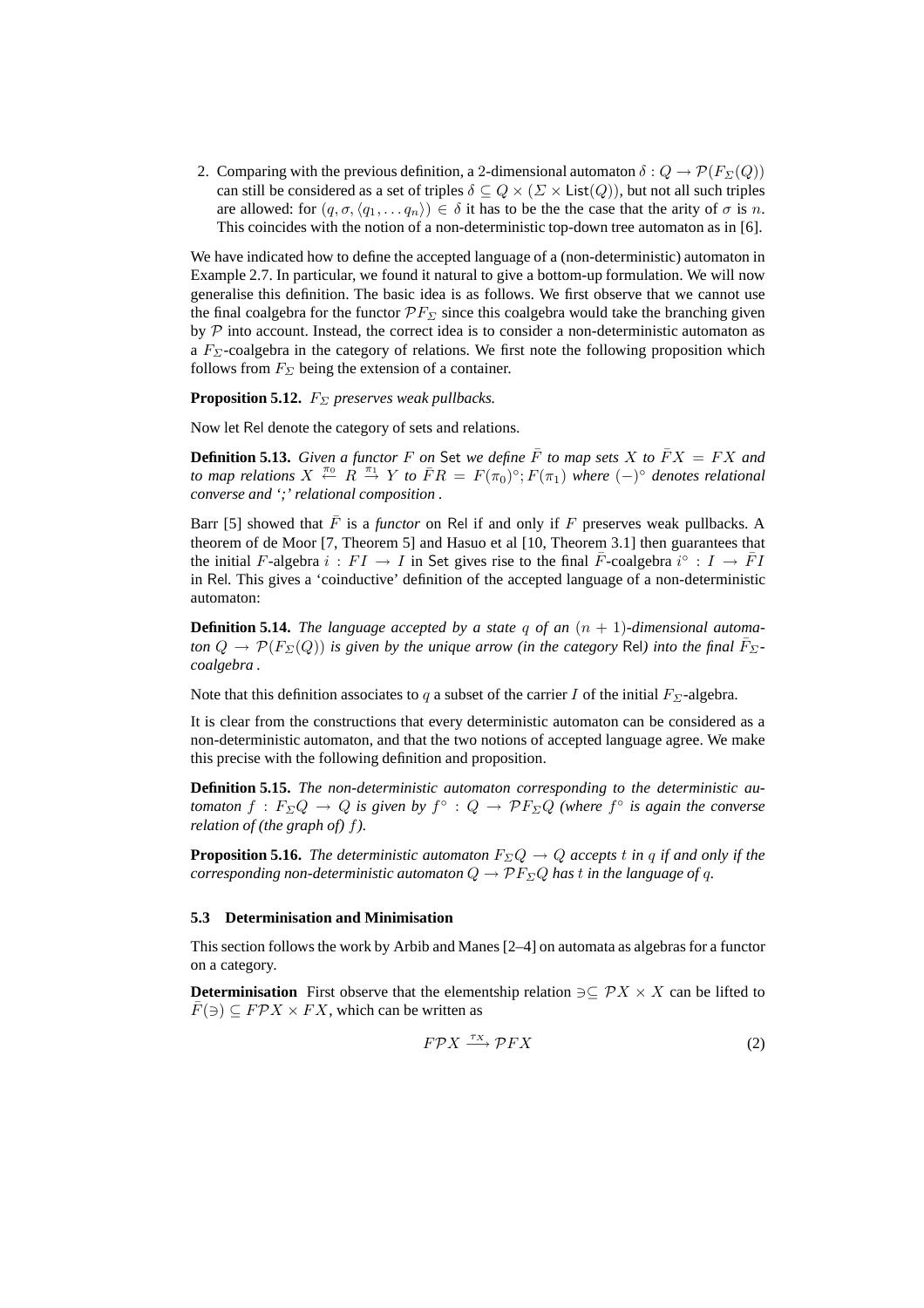$\tau_X$  is well-known to be natural in X whenever F preserves weak pullbacks. Now, given a non-deterministic automaton

$$
Q \to \mathcal{P}F_{\Sigma}Q \tag{3}
$$

we first turn it from top-down to bottom-up by going to the converse relation

$$
F_{\Sigma}Q \to \mathcal{P}Q \tag{4}
$$

and then lift it from  $F_{\Sigma}Q$  to  $\mathcal{P}F_{\Sigma}Q$  and precompose with  $\tau$  to obtain

$$
F_{\Sigma} \mathcal{P} Q \to \mathcal{P} F_{\Sigma} Q \to \mathcal{P} Q \tag{5}
$$

*Remark 5.17.* The step from (4) to (5) is a special case of [4, Lemma 7] (where  $P$  can be an arbitrary monad on a base category).

**Theorem 5.18.** *Given an*  $(n + 1)$ *-dimensional automaton*  $Q \rightarrow PF_{\Sigma}Q$  *(Definition 5.10) with accepting states*  $Q_0 \subseteq Q$ , the state  $Q_0$  *in the corresponding deterministic automaton* (5) *accepts the same language.*

**Minimisation** A deterministic automaton with a set of accepting states is a structure

$$
F_{\Sigma}Q \stackrel{\delta}{\longrightarrow} Q \stackrel{\alpha}{\longrightarrow} 2 \tag{6}
$$

We denote by  $F_{\Sigma}I \to I$  the initial  $F_{\Sigma}$ -algebra and by  $\rho : I \to Q$  the unique morphism given by initiality. The map  $\beta = \alpha \circ \rho$  is called the *behaviour* of (6) because  $\beta(t)$  tells us for any  $t \in I$  whether it belongs to the accepted language or not. Note that the automata (6) form a category, denoted DAut, which has as morphism  $f : (\delta, \alpha) \to (\delta', \alpha')$  those algebra morphism  $\hat{f} : \delta \to \delta'$  satisfying  $\alpha' \circ f = \alpha$ .

**Definition 5.19** ([2, Section 4]). Let  $\iota$  :  $F_{\Sigma}I \to I$  be the initial  $F_{\Sigma}$ -algebra. The automaton *(6) is* reachable *if the algebra morphism*  $\iota \to \delta$  *is surjective and it is a* realisation *of*  $\beta : I \to 2$ *iff there is a morphism*  $(\iota, \beta) \to (\delta, \alpha)$  *in* DAut*. Moreover,* (6) *is a minimal realisation of*  $\beta$ *iff for all reachable realisations* (δ ′ , α′ ) *of* β *there is a unique surjective* DAut*-morphism*  $f : (\delta', \alpha') \to (\delta, \alpha).$ 

Different minimal realisation theorems can be found in Arbib and Manes [2–4] and Adámek and Trnková [1]. The theorem below follows [1, V.1.3].

**Theorem 5.20.** Let  $\Sigma$  be an  $(n + 1)$ -dimensional signature,  $F_{\Sigma}$  the corresponding functor *and*  $F_{\Sigma}I \rightarrow I$  *the initial*  $F_{\Sigma}$ -algebra. Then every map  $\beta : I \rightarrow 2$  has a minimal realisation.

*Proof.* Let  $e_i : (\iota, \beta) \to (\delta_i, \alpha_i)$  be the collection of all surjective DAut-morphisms with domain  $(\iota, \beta)$ . Let  $f_i$  be the multiple pushout of  $e_i$  in Set and  $g = f_i \circ e_i$ . The universal property gives us  $\alpha$  with  $\alpha \circ q = \beta$ . Being a container  $F_{\Sigma}$  is finitary and, therefore [1, V.1.5], preserves the multiple pushout. Hence there is  $\delta$  with  $\delta \circ F_{\Sigma} q = q \circ \iota$ . Since  $F_{\Sigma}$  preserves, like any set-functor, surjective maps,  $\delta$  is uniquely determined. We have constructed an automaton  $(\delta, \alpha)$  that realises  $\beta$ . It is minimal because any other reachable realisation appears as one of the  $e_i$ .